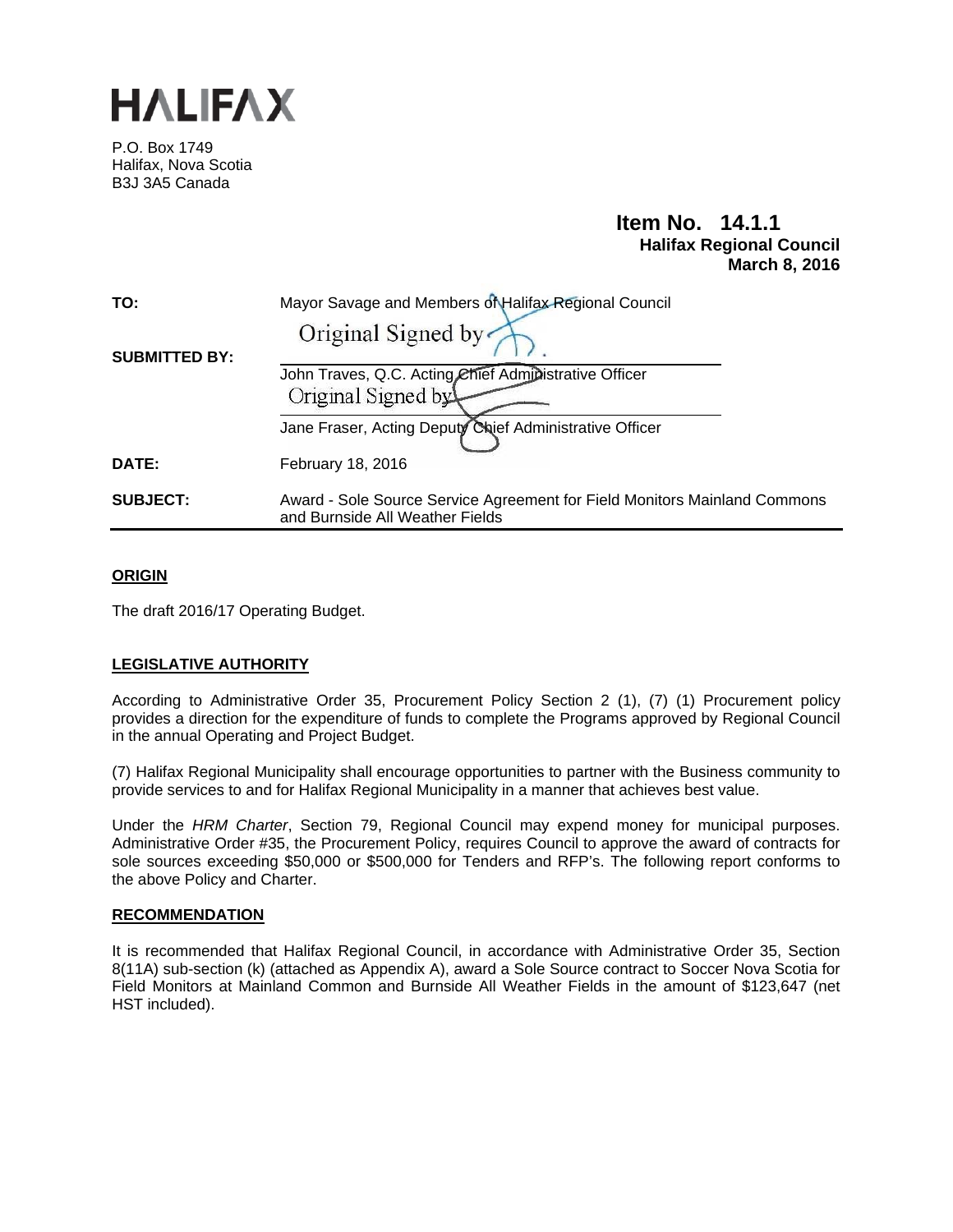#### **BACKGROUND**

The Halifax Regional Municipality has been using field monitors supplied under a service agreement from the Soccer Nova Scotia Training Centre since the original all weather field was built in 2003. The Soccer Nova Scotia Training Centre is operated by Soccer Nova Scotia, a registered not-for-profit corporation.

Duties of these monitors included opening/closing of field gates, washroom cleaning, general litter pick up, field set up of nets, and corner flags when required. The concept around field monitors was to protect the investment into these fields from misuse and to give the clients a good experience for the cost of using the field.

The most recent agreement with Soccer Nova Scotia Training Centre for the provision of field monitors expired in 2014.

#### **DISCUSSION**

The purpose of this report is to award a sole source contract to Soccer Nova Scotia for the provision of field monitoring services for the Halifax Mainland Common and the Harbour East (Dartmouth) All Weather Sport Fields from April 1 to November 30, 2016 as outlined in the quotation in Appendix B. This contract has been made necessary due to the expiry of the former service agreement between the parties. This contract is intended to cover the necessary services required for the 2016 season while staff evaluates the optimum service approach for servicing all-weather fields into the future, including the new field planned for Cole Harbour.

Soccer Nova Scotia is in the best position to provide service at this time due to their previous experience, significant interest, and frequent presence at the subject fields.

#### **FINANCIAL IMPLICATIONS**

Based on a cost of \$118,565 plus net HST of \$5,082 for a total of \$123,647 (net HST included), funding will be available annually from Operating Cost Centre W187-6399. The budget availability is contingent on Council approval of the 2016/17 Operating Budget.

#### **COMMUNITY ENGAGEMENT**

None

#### **ALTERNATIVES**

Halifax Regional Council could direct staff to undertake a competitive process for the provision of allweather field services. Staff does not recommend this approach at this time due to the unique combination of services that are conveniently provided through a not-for-profit service provider that has considerable past experience and satisfactory performance.

#### **ATTACHMENTS**

Appendix A - Administrative Order #35, Procurement Policy, Section 8(11)A Appendix B – Proposed Service Agreement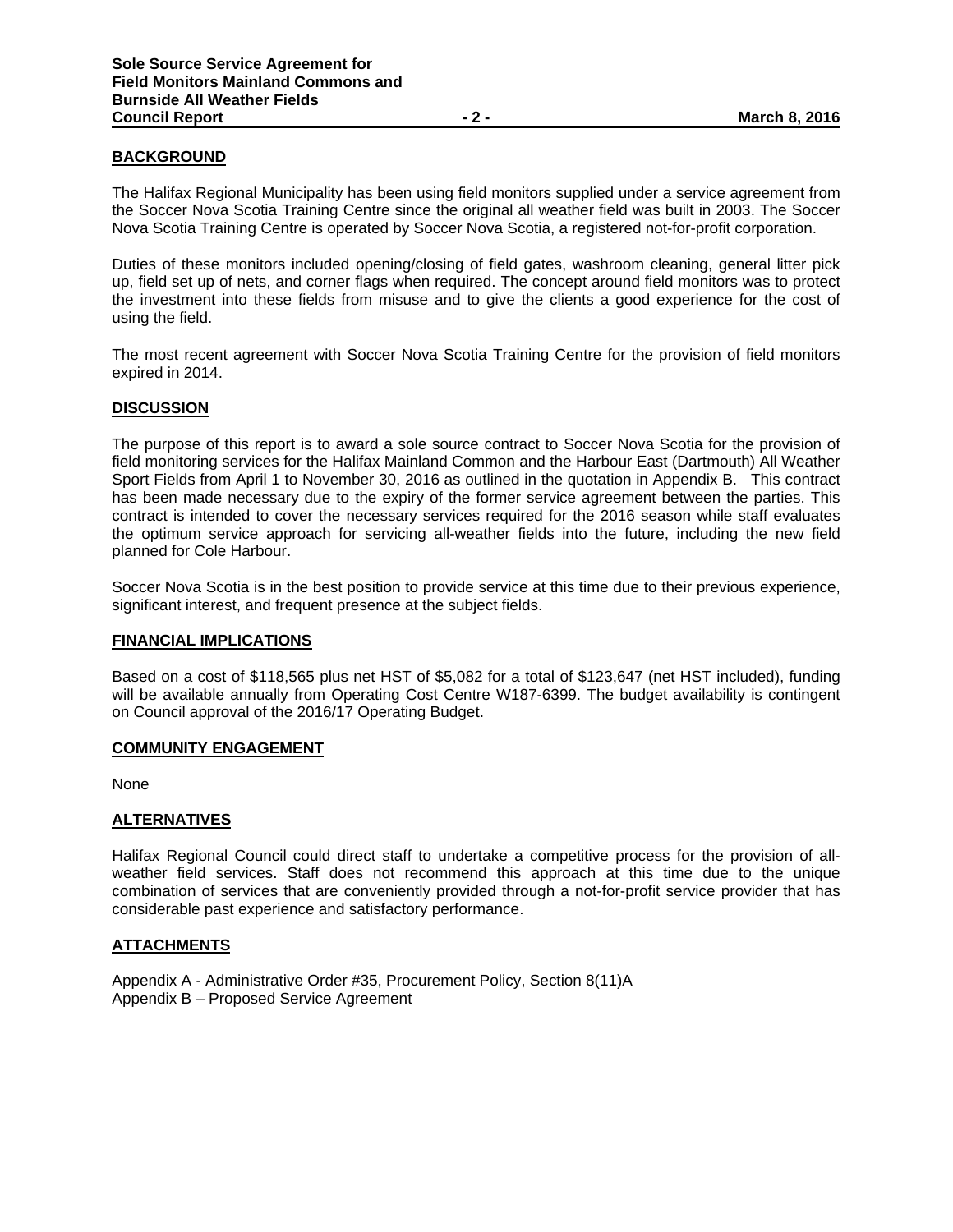A copy of this report can be obtained online at http://www.halifax.ca/council/agendasc/cagenda.php then choose the appropriate meeting date, or by contacting the Office of the Municipal Clerk at 902.490.4210, or Fax 902.490.4208.

 $\bar{z}$ 

| Report Prepared by:       | Rob Mullane Superintendent Parks and Recreation 902.400.5819 |  |
|---------------------------|--------------------------------------------------------------|--|
| Report Approved by:       |                                                              |  |
|                           | Ray Walsh, Manager, Parks, 902:490:6594                      |  |
| <b>Procurement Review</b> | Jane Pryor, Manager Prochiement, 902.490-4200                |  |
|                           |                                                              |  |
| Report Approved by:       | Brad‱n∰uish, Director, Parks & Recreation, 902-490-4933      |  |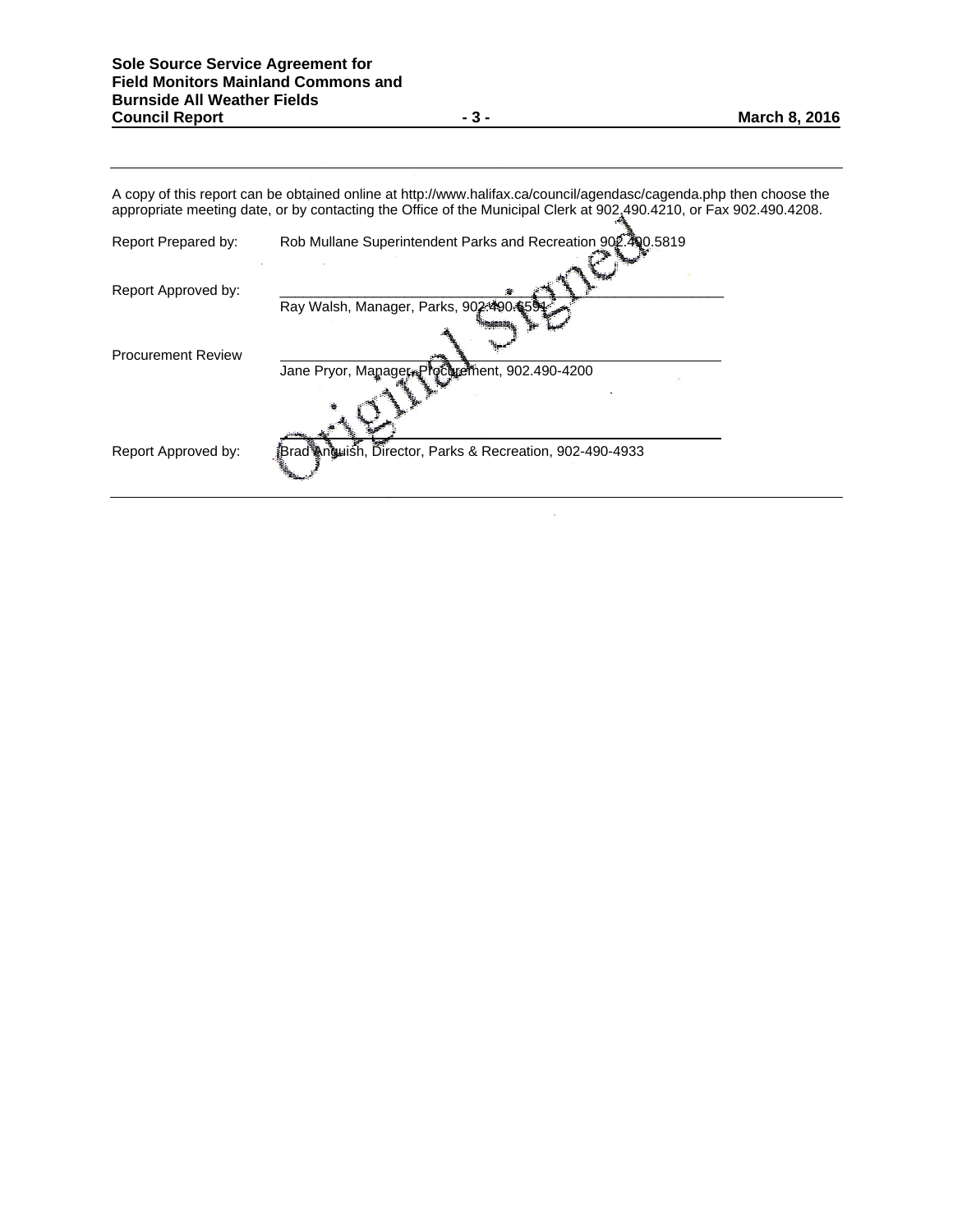## **Appendix A Administrative Order 35 Procurement Policy Section 8 (11) Sole Source/Single Source Purchases**

(11) Alternative Procurement Practices may be used as follows:

A. Sole Source/Single Source Purchases. These occur:

(a) To ensure compatibility with existing products, to recognize exclusive rights, such as exclusive licences, copyright and patent rights, or to maintain specialized products that must be maintained by the manufacturer or its representative.

(b) Where there is an absence of competition for technical reasons and the goods or services can be supplied only by a particular supplier and no alternative or substitute exists.

(c) For the procurement of goods or services the supply of which is controlled by a supplier that is a statutory monopoly.

(d) For the purchase of goods on a commodity market.

(e) For work to be performed on or about a leased building or portions thereof that may be performed only by the lessor.

(f) For work to be performed on property by a contractor according to provisions of a warranty or guarantee held in respect of the property or the original work.

(g) For the procurement of a prototype of a first good or service to be developed in the course of and for a particular contract for research, experiment, study or original development, but not for any subsequent purchases.

(h) For the purchase of goods under exceptionally advantageous circumstances such as bankruptcy or receivership

(i) For the procurement of original works of art.

(j) For the procurement of goods intended for resale to the public.

(k) For the procurement from a public body or a not-for-profit corporation.

(l) For the procurement of goods or services for the purpose of evaluating or piloting new or innovative technology with demonstrated environmental, economic or social benefits when compared to conventional technology, but not for any subsequent purchases.